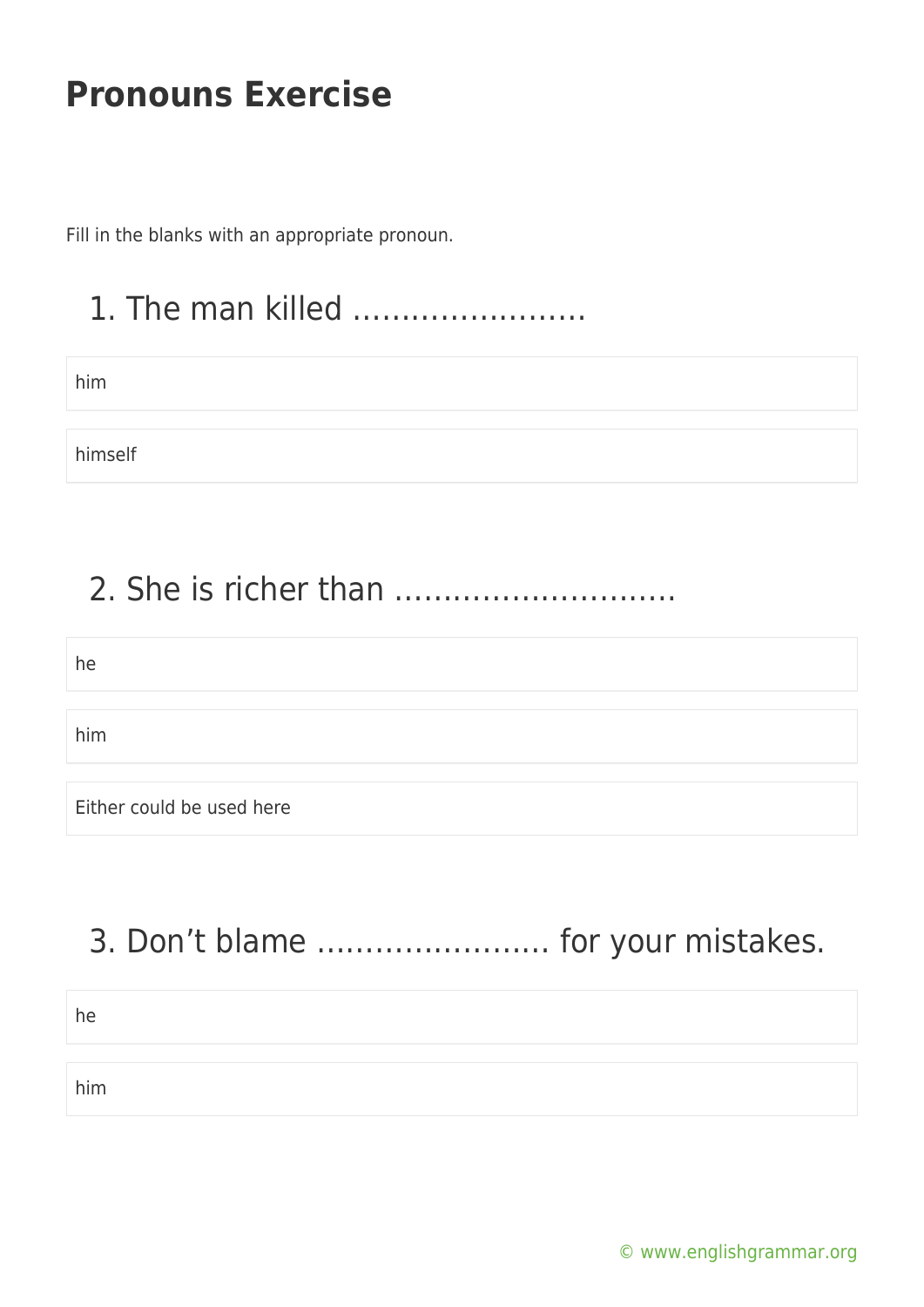| his                                             |
|-------------------------------------------------|
| 4. Somebody has left  umbrella in<br>the lobby. |
| there                                           |
| their                                           |
| they're                                         |

# 5. 'Whose phone is this?' 'It is ……………………..'

| my   |  |  |
|------|--|--|
|      |  |  |
| mine |  |  |
|      |  |  |
| me   |  |  |

## 6. She is quite capable of solving her problems on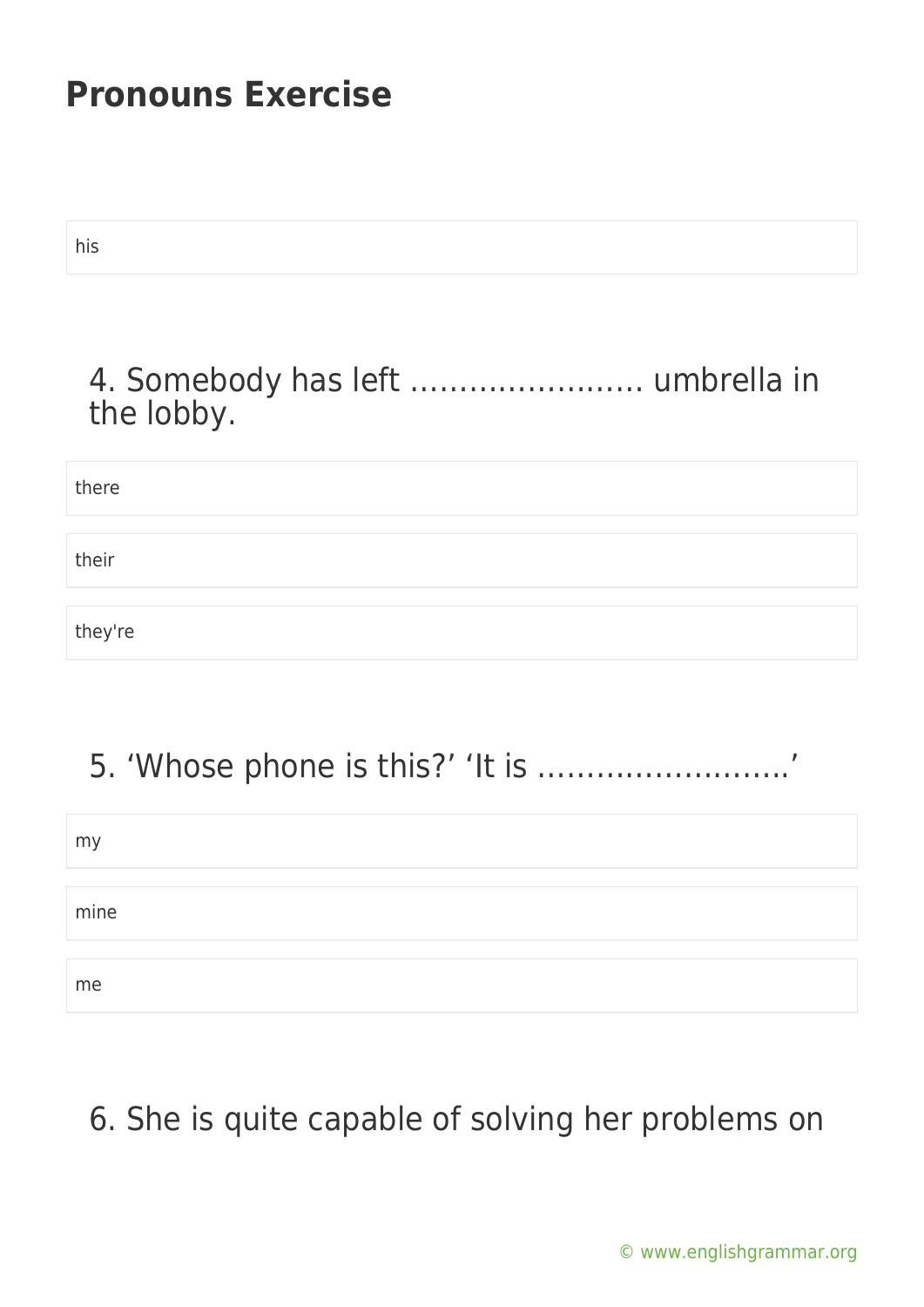……………………. own.

her hers her's

## 7. I cleaned the house ……………………

myself

myselves

## 8. You aren't richer than ……………………. is.

| he                        |  |
|---------------------------|--|
|                           |  |
| him                       |  |
|                           |  |
| Either could be used here |  |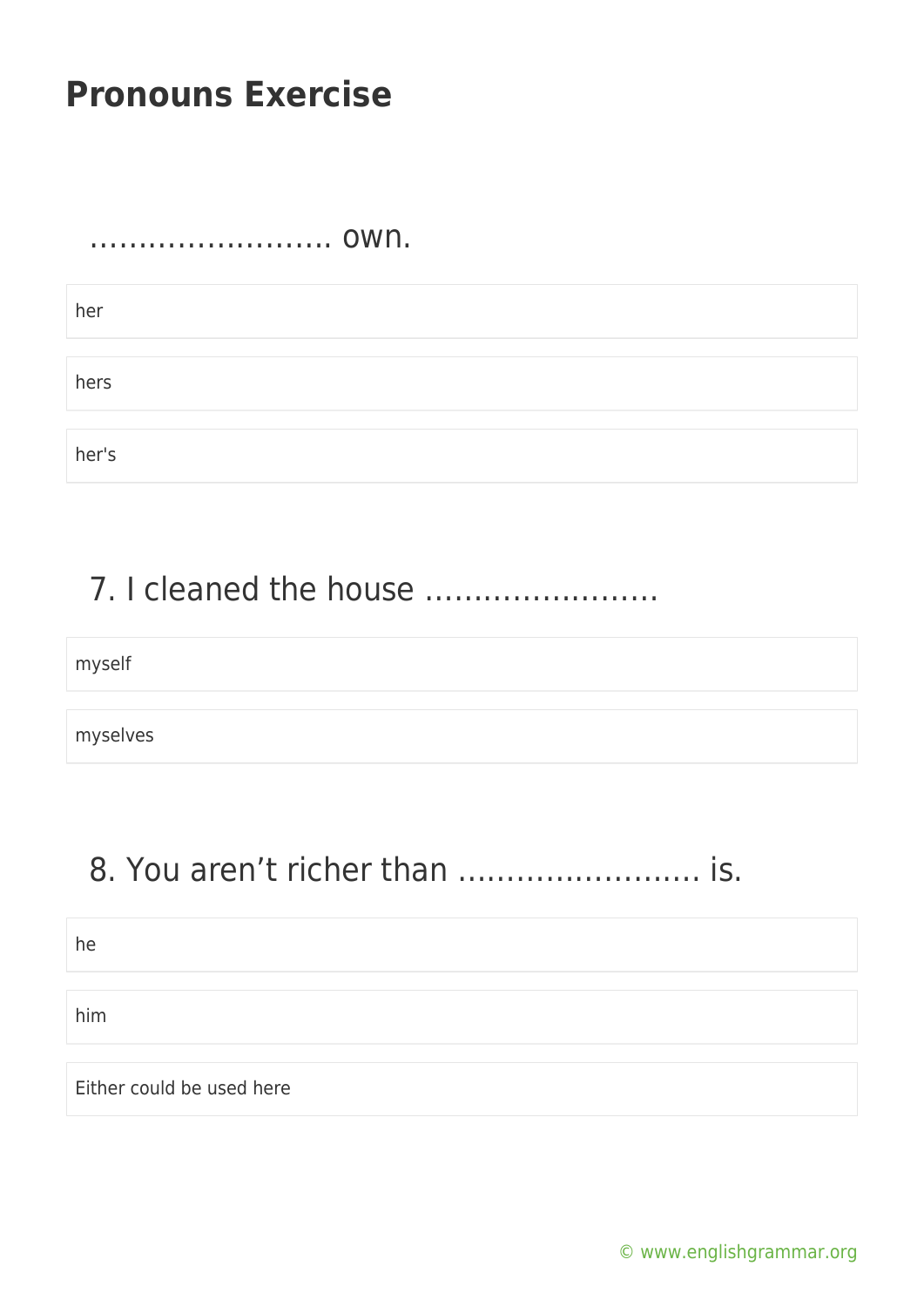9. They congratulated ……………………… for winning the first prize.

| me |  |  |
|----|--|--|

#### 10. He requested me to help ……………………… with his student visa application.

| he  |  |  |  |
|-----|--|--|--|
|     |  |  |  |
| him |  |  |  |
|     |  |  |  |
| his |  |  |  |

#### 11. Please do ……………………… a favor and exercise regularly.

you

yourself